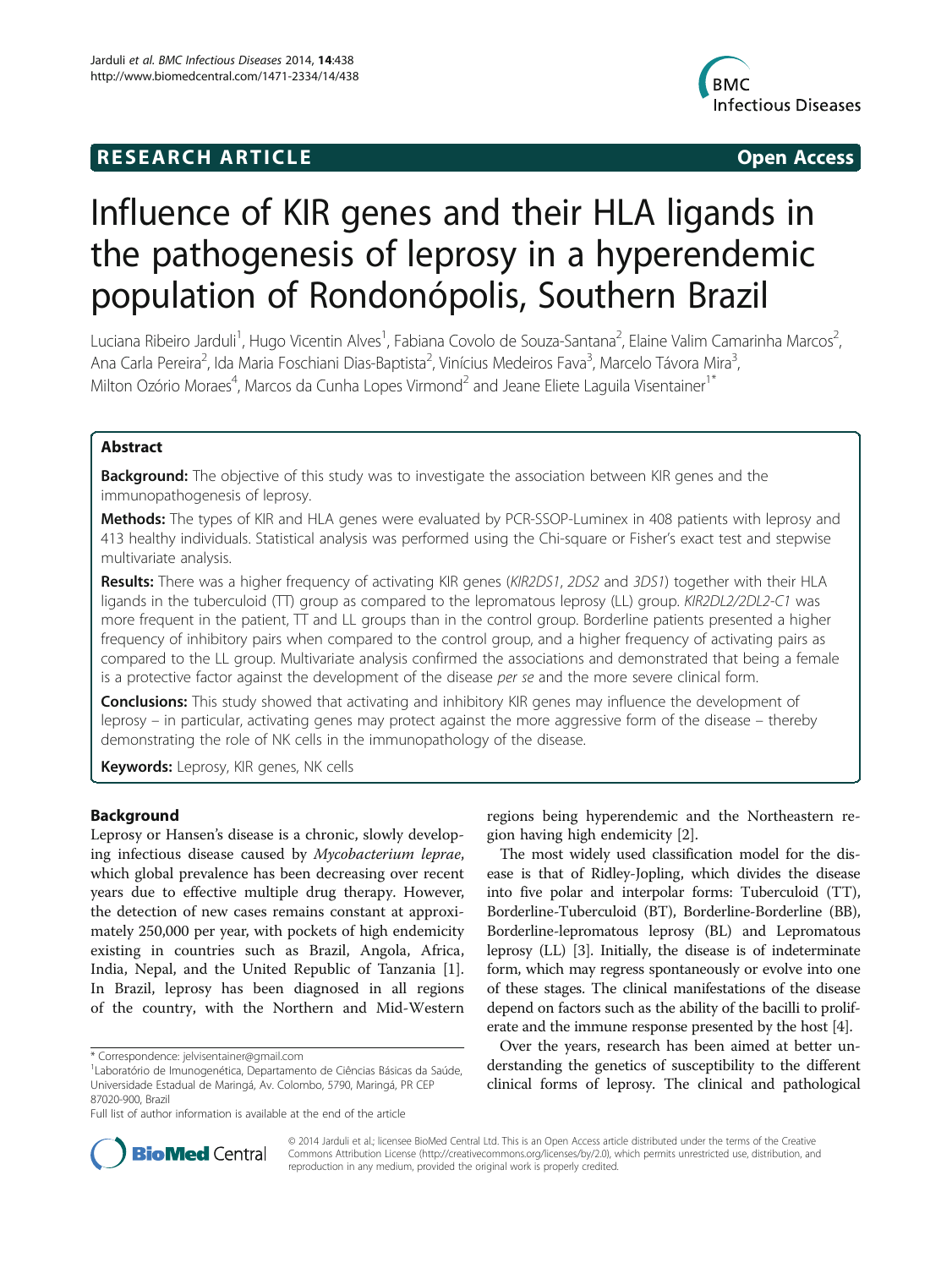spectrum of leprosy and the epidemiological, geographical, and ethnic heterogeneity might be explained by genetic differences in the host's resistance. While some loci affect the intrinsic susceptibility to leprosy itself, others modify the clinical form of the disease [5]. Among the candidate genes for an individual's susceptibility or resistance to leprosy are the KIR (Killer Immunoglobulin-Like Receptor) genes. These genes span over approximately 150 Kb of the LCR (Leukocyte Receptor Complex) region of chromosome 19q13.4, which encodes KIRs, members of a group of regulatory molecules present on the surface of NK (Natural Killer) cells [6].

The KIRs are the main functional regulators of NK cells; the activity of these effector cells is determined by the balance between their activation and inhibition that occurs as a result of the binding of KIRs with HLA class I molecules present in all nucleated cells [7]. Most KIRs bind to HLA-C molecules; the KIR2DL2 and KIR2DL3 inhibitory receptors interact with HLA-C of Group 1, while KIR2DL1 recognizes HLA-C of Group 2. In the absence of these inhibitory receptors, NK cells can be activated by activating receptors, such as KIR2DS1 and KIR2DS2 [8]. The genotype may predispose a subject to certain interactions that vary from activation to inhibition depending on the individual's KIR/HLA profile [9].

To date, only one study has reported an association between KIR genes and their HLA ligands with leprosy phenotypes, using a population sample of 165 patients from south Brazil [10]. Thus, the aim of this study was to investigate the association between KIR genes and their HLA ligands in the development of leprosy and its clinical forms in patients from the hyperendemic region of Rondonópolis, Mato Grosso, Mid-Western Brazil, ultimately aiming to better understand the immunopathogenic mechanisms of M. leprae.

# Methods

# Population and epidemiological data collection

This study was approved by the Research Ethics Committee of the Instituto Lauro de Souza Lima Bauru, São Paulo, Brazil, and funded by the Conselho Nacional de Desenvolvimento Científico e Tecnológico (CNPq). All participants signed an informed consent form agreeing to participate in the study. Data for epidemiological characterization were collected in government healthcare clinics by applying a questionnaire and by revisiting medical records and notification registration forms of patients treated between 2006 and 2009.

This case–control study was conducted using a population sample from Rondonópolis (Mid-Western State of Mato Grosso, Brazil: latitude 16°28′15″ South and longitude 54°38′08″ West), consisting of 408 patients with leprosy (250 men and 158 women) with a median age of 41 years treated in government healthcare clinics of the

municipality of Rondonópolis. The patients were classified into distinct groups according to the Ridley-Jopling criteria [3]: LL (5.14%), borderline (BL 15.4%; BB 25.8%; BT 39.4%) and TT (14.7%), with 25 patients (6.12%) presenting the indeterminate form of the disease. The control group consisted of healthy individuals 413 (249 men and 164 women) with a median age of 42 years. The following criteria were used while forming the control group: no family and/or personal history with leprosy and no history of chronic infections, inflammation, or autoimmune diseases. The control group was matched to the case group according to epidemiological characteristics such as ethnicity, gender, age and geographical region.

#### DNA extraction

After collecting 5 mL of peripheral venous blood in EDTA anticoagulant, the extraction and purification of DNA were performed by selective precipitation using the technique described by John et al. [11].

# Typing of the KIR genes and HLA class I alleles

Typing of the KIR genes and HLA class I alleles (HLA-A, −B, −C) was performed by PCR-SSOP (Polymerase Chain Reaction-Sequence Specific Oligonucleotide Probes) using the SSO LabType® kit (One Lambda, San Diego, CA, USA) after evaluating the purity and adjusting the concentration of the DNA (20 ng). The amplified product was hybridized with microspheres bound to probes specific for the KIR gene and HLA class I alleles. The resulting products were analysed using a LUMINEX<sup>®</sup> flow cytometer and the results were compared by HLA Fusion™ (One Lambda, San Diego, CA, USA).

# Statistical analysis

The frequencies of KIR genes and HLA class I alleles were obtained by direct counting and by comparing these frequencies between patients and controls using the Chisquare test with Yates correction or Fisher's exact test using a  $2 \times 2$  contingency table with a 95% confidence interval (95% CI). The risk of developing leprosy and its clinical forms was calculated by determining the OR (odds ratio) for P-values  $< 0.05$  according to Wolf [12], using the statistics program OpenEpi v. 2.3.1 (http://www.openepi. com/OE2.3/Menu/OpenEpiMenu.htm). P values were corrected by the Bonferroni inequality method, by multiplying them by the number of KIR genes analysed.

Subsequently, multivariate logistic regression analysis was performed using stepwise method of data analysis, using age, gender and ethnicity as covariates, employing IBM® SPSS® 20.0 Statistics software (SPSS, IBM Inc., Chicago, IL, USA) with the level of significance set at 5%  $(P$ -value  $\leq 0.05$ ).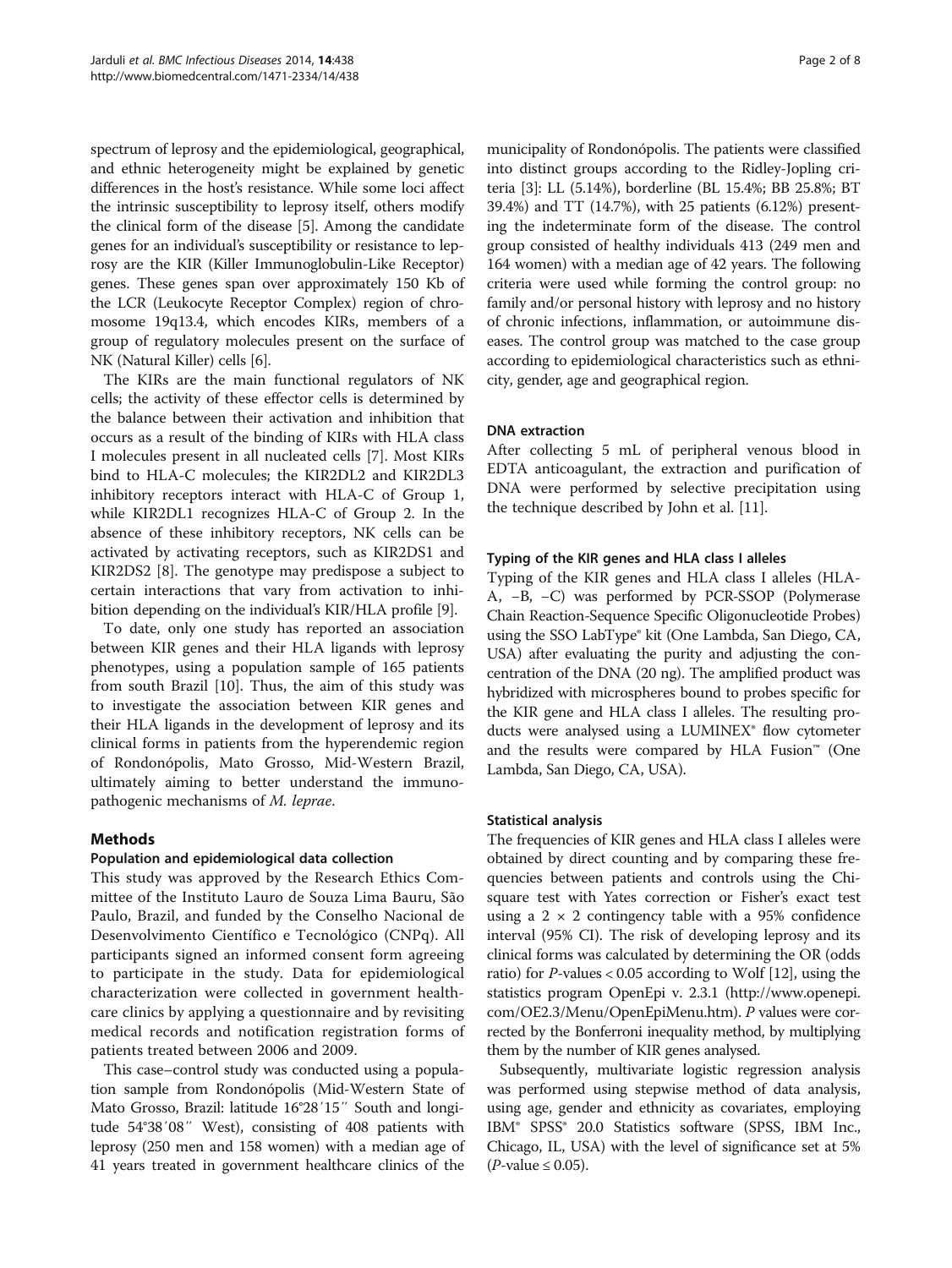### Results

The characteristics of the study population with respect to age, gender and ethnic group are shown in Table 1. Both the mean and median ages were similar among all groups (Total Patients, LL, Borderline, TT and Control), demonstrating a good match between cases and controls.

There was a predominance of men in the total patients (61.2%), LL (80.9%), Borderline (64.2%) and Control groups (60.2%), while the TT group was composed predominantly of females (58.3%). There was a predominance of Afro-Brazilians followed by Caucasians and Blacks in all groups, with similar proportions of ethnicity in each group.

The distribution of KIR gene frequencies is shown in Table 2. There were significant differences in the allelic distributions of the KIR2DL1 gene when comparing the Total Patient and Control Groups (87.0% vs. 96.2%,  $P$ -value < 0.001,  $Pc$  < 0.014,  $OR = 0.3$ , 95% CI = 0.2-0.5) and Borderline and Control Groups (86.0% vs. 96.2%,  $P$ -value < 0.001,  $Pc$  < 0.014,  $OR = 0.2$ , 95% CI: 0.1-0.5). There was also a trend  $(P-value = 0.07)$  for positive association between the *KIR3DS1* activating gene and the TT when compared to the LL form of the disease (43.3% vs. 19.0%).

Data on the distribution of KIR genes with their correlated HLA class I ligands are shown in Table 3. For the KIR2DS2-C1 activating receptor, the frequency was lower for the Control Group (20.5%) as compared to the Total Patient Group (27.2%:  $P$ -value = 0.031; OR = 1.4; 95% CI: 1.0-2.0) and the TT Group (33.3%: P-value = 0.045;  $OR = 1.9$ ; 95%  $CI = 1.1 - 3.5$ ). For the inhibitory genes, there was a higher frequency of the homozygous KIR2DL2 receptor in the presence of C1 (KIR2DL2/2DL2-C1) in the Total Patient Group when compared to the Control Group  $(5.4\% \text{ vs. } 2.17\%; \text{ } P\text{-value} = 0.024; \text{ } OR = 2.6; \text{ } 95\%$  $CI = 1.2-5.6$ ) and higher frequencies for the TT  $(8.3\%$  vs. 2.17%; *P*-value = 0.045; OR = 4.1; 95% CI = 1.3-12.6) and LL  $(14.2\% \text{ vs. } 2.17\%; \text{ } P\text{-value} = 0.032; \text{ } OR = 7.5; \text{ } 95\%$  $CI = 1.9 - 30.1$  clinical forms compared to the Control Group. In the analysis of the KIR2DL2/2DL3 haplotype with its homozygous C1 ligand (KIR2DL2/2DL3 - C1/C1), the frequency was lower in the Total Patient Group than the Control Group  $(13.7\% \text{ vs. } 19.8\%; P-value = 0.023;$ OR = 0.6; 95% CI: 0.4-0.9).

We then investigated the influence of the number of KIR-HLA class I pairs, inhibitory and activating, on the development of leprosy and its clinical forms (Figure 1). There were significant differences between the Total Patient Group and Control Group (16.9% vs. 10.1%; *P*-value = 0.006; OR = 1.8; 95% CI = 1.2-2.7) and between the Borderline Group and the Control Group (17.8% vs. 10.1%; *P*-value < 0.001; OR = 2.3; 95% CI = 1.5-3.6) when only one pair of inhibitory ligands was present. When two pairs were present, there was a significance difference between the TT and Control Groups (28.3% vs. 36.7%; P-value = 0.001; OR = 0.4; 95% CI = 0.2-0.8). In the analysis of pairs of activating KIR-HLA class I ligands, when just one pair was present, there was a statistically significant difference between the TT and Control Groups  $(46.6\% \text{ vs. } 32.6\%; P-value = 0.047; \text{ OR} = 1.8; 95\% \text{ CI} = 1.0-$ 3.1). When two pairs were present, there were statistically significant differences between the TT and LL Groups  $(20.0\% \text{ vs. } 0\%; P-value = 0.024; \text{ OR} = 11.0; 95\% \text{ CI} = 0.6$ -19.8), and Borderline and LL Groups (17.2% vs. 0%:  $P$ -value = 0.034; OR = 9.0; 95% CI = 0.5-15.1).

Additionally, multivariate logistic regression analysis was performed using the stepwise method [13] to investigate relationships between epidemiological variables (age, gender, and ethnic group) and genetic factors (KIR genes) in the development of leprosy and its clinical forms (Table 4). With respect to genetic factors, only significant results from the Chi-square analysis were included in the model. For gender, there was a significant difference between the groups: LL vs. Control, TT vs.

|        |                 | Per se          | LL              | <b>Borderline</b> | TΤ              | <b>Controls</b> |
|--------|-----------------|-----------------|-----------------|-------------------|-----------------|-----------------|
|        |                 | $N = 408$       | $N = 21$        | $N = 302$         | $N = 60$        | $N = 413$       |
| Age    | (Mean $\pm$ SD) | $42.0 \pm 16.4$ | $45.7 \pm 15.2$ | $42.8 \pm 15.9$   | $37.4 \pm 16.8$ | $42.0 \pm 14.5$ |
|        | (Median)        | 41              | 45              | 42                | 37              | 42              |
|        |                 | n(%)            | n(%)            | n(%)              | n(%)            | n(%)            |
| Gender | Male            | 250 (61.2)      | 17 (80.9)       | 194 (64.2)        | 25(41.6)        | 249 (60.2)      |
|        | Female          | 158 (38.7)      | 4(19.0)         | 108 (35.7)        | 35 (58.3)       | 164 (37.7)      |
| Ethnic | Caucasian       | 146 (35.7)      | 8(38.0)         | 115(38.0)         | 14(23.3)        | 137 (28.3)      |
| Group  | <b>Black</b>    | 16 (3.92)       | 0(0.0)          | 11(3.64)          | 3(5.0)          | 17(4.11)        |
|        | Afro-Brazilian  | 246 (60.2)      | 13 (61.9)       | 176 (58.2)        | 43 (71.6)       | 259 (62.7)      |

Table 1 Distribution of the population of patients and healthy individuals according to clinical forms of leprosy, age, gender and ethnic group

NOTE: Distribution of patients classified according to criteria of Ridley & Joplin: Leprosy (per se), Tuberculoid (TT), Borderline (BL, BB, BT), and Lepromatous (LL); according to age, gender (male and female) and ethnicity (Caucasian, Black and Afro-Brazilian). Values in parentheses correspond to the percentages of each variable.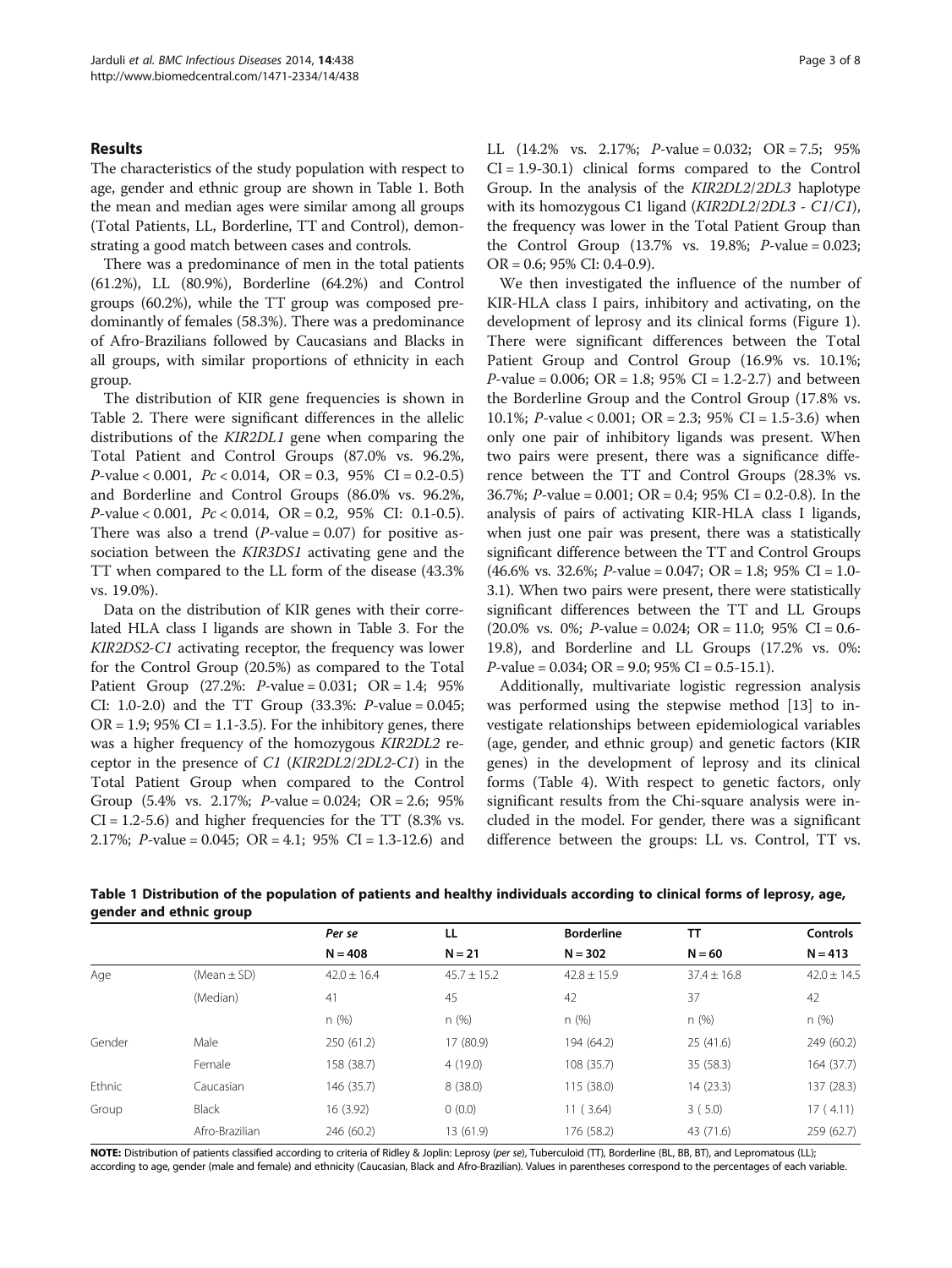Table 2 Distribution of the frequencies of KIR genes in patients with leprosy and their clinical forms and healthy individuals in the population of Rondonopolis, MT

| Genes          | Per se         | LL.            | <b>Borderline</b> | TΤ              | Controls                |
|----------------|----------------|----------------|-------------------|-----------------|-------------------------|
|                | $N = 408$      | N = 21         | $N = 302$         | $N = 60$        | $N = 413$               |
|                | n (%)          | n (%)          | n (%)             | n (%)           | n (%)                   |
| KIR2DL1        | 355 $(87.0)^a$ | 19 (90.4)      | 260 $(86.0)^a$    | 56 (93.3)       | 397 (96.2) <sup>a</sup> |
| KIR2DL2        | 290 (72.0)     | 14 (66.6)      | 209 (69.2)        | 48 (80.0)       | 300 (72.6)              |
| KIR2DL3        | 363 (88.9)     | 18 (85.7)      | 272 (90.0)        | 53 (88.3)       | 380 (92.0)              |
| KIR2DL4        | 405 (99.2)     | 21 (100)       | 300 (99.3)        | 60 (100)        | 409 (99.0)              |
| KIR2DL5        | 227 (55.6)     | 8(38.0)        | 167 (55.2)        | 36 (60.0)       | 225 (54.4)              |
| <b>KIR3DL1</b> | 388 (95.0)     | 21 (100)       | 286 (94.7)        | 58 (96.6)       | 392 (94.9)              |
| KIR3DL2        | 405 (99.2)     | 21 (100)       | 301 (99.6)        | 59 (98.3)       | 413 (100)               |
| KIR3DL3        | 406 (99.5)     | 21 (100)       | 301 (99.6)        | 60 (100)        | 413 (100)               |
| <b>KIR2DS1</b> | 151 (37.0)     | 5(23.8)        | 112 (37.0)        | 25 (41.6)       | 156 (37.7)              |
| KIR2DS2        | 215 (52.6)     | 10(47.6)       | 159 (52.6)        | 30 (50.0)       | 197 (47.6)              |
| KIR2DS3        | 123 (30.1)     | 4 (19.0)       | 90 (29.8)         | 19 (31.6)       | 129 (60.5)              |
| KIR2DS4        | 387 (94.8)     | 21 (100)       | 286 (94.7)        | 57 (95.0)       | 386 (93.4)              |
| KIR2DS5        | 144 (35.2)     | 5(23.8)        | 107 (35.4)        | 23 (38.3)       | 157 (38.0)              |
| <b>KIR3DS1</b> | 148 (36.2)     | 4 $(19.0)^{b}$ | 107 (35.4)        | 26 $(43.3)^{b}$ | 153 (37.0)              |

NOTE: Data represent the number of KIR genes and values in parentheses correspond to the percentages of each gene. TT: Tuberculoid, Borderline (BL, BB, BT), LL: Lepromatous.

 $R/2$ DL1:  $P < 0.001$ ,  $Pc < 0.014$ ,  $OR = 0.26$  (0.15 – 0.48) to per se vs. controls

 $P < 0.001$ , Pc  $< 0.014$ , OR = 0.24 (0.13 – 0.45) to Borderline vs. controls.

 $\frac{b}{R}$ KIR3DS1: P = 0.07 (tendency) to TT vs. LL.

Control, TT vs. Borderline and TT vs. LL. For the variable ethnicity, there was only a significant difference between the TT and Control and TT and Borderline groups (Table 4). The KIR2DL1 gene was negatively associated in the comparisons between the groups: Total Patient vs. Control  $(\beta = -2.2; \text{ OR } = 0.1)$  LL vs. Control ( $\beta$  = −2.8; OR = 0.06), TT vs. Control ( $\beta$  = −3.7; OR = 0.02) and TT vs. Borderline ( $\beta$  = -1.8; OR = 0.1). In the presence of the homozygous C2 ligand (KIR2DL1 - C2/C2) there were positive associations between the groups: Total Patient vs. Control ( $\beta = 0.4$ ; OR = 1.5), TT vs. Control  $(β = 1.6; OR = 5.0)$  and TT vs. Borderline  $(β = 1.9; OR = 6.9)$ . The difference in the frequency of the KIR2DL2-C1 gene was significant for TT vs. Borderline and TT vs. Control Groups. There were positive associations for KIR2DL2/ 2DL2-C1 on comparing the LL and Control  $(\beta = 1.6;$  $OR = 5.0$ ) and TT and Control Groups ( $\beta = 1.1$ ; OR = 3.2) and negative associations between the Borderline and LL Groups ( $\beta$  = -1.5; OR = 0.2). The pair of *KIR2DS2-C1* activating receptors was significant only between the Total Patient and Control Groups ( $P$ -value = 0.002).

When only the HLA ligands of the KIR gene were evaluated, they were in equilibrium of Hardy-Weinberg, however no significant differences in their frequencies were found between groups.

#### **Discussion**

Studying the impact of genes on infectious diseases such as leprosy in endemic regions is extremely important because it provides information about the contributions of host genetic factors and the environment in which the individual lives on the development of the disease. Historically in Brazil, the Mid-Western region has always had high rates of new cases of leprosy and the least favourable evolution of endemics in Brazil [14]. A recent study conducted by Magalhães et al. [15] assessed the pattern of leprosy in the State of Mato Grosso. The data revealed that the evolution of the disease was related to the process by which the region was settled, with successive migrations causing changes in the epidemiological structure due to the poor living conditions of the migrant population associated with other factors of infection in the disease process.

The current study shows that men are more affected by leprosy than women; the literature presents conflicting results regarding the prevalence of leprosy with respect to gender [16,17]. Some authors claim that the greater social contact between men and their frequent exposure to risk environments can contribute to the increased number of cases [18]. Others claim that the prevalence of the disease in men is not universal and that, when related to leprosy reactions, women who are pregnancy or breastfeeding are at greater risk due to immunological and genetic characteristics [17]. In the evaluation of ethnic background, the highest frequency was found in Afro-Brazilians followed by Caucasians, which reflects the greater proportion of half-castes in the population of Mato Grosso.

The analysis of the distribution of the KIR genes highlights differences in the frequencies of activating genes between the TT and LL forms of the disease, both separately and in the presence of the correlated HLA ligands. Figure 2 compares these two clinical forms with respect to activating genes and their ligands; there is a higher frequency of all KIR-HLA combinations in the TT compared to the LL form except for the KIR2DS2-C1/C1 combination, thus supporting the results found by Franceschi et al. [10]. The results for activating genes (Table 2) are also in accordance with the results described by Franceschi et al. [10], who reported a higher frequency of the KIR2DS1, 2DS2, 2DS3 and 2DS4 genes in TT compared to LL patients. The initial step in eliminating M. leprae requires the effective participation of the innate immune system, and thus NK cells play an important role. The activation of NK cells results in the production of IFN-γ, the main cytokine involved in the activation of macrophages, which promote the death of phagocytosed mycobacteria. Furthermore, the stimulation of macrophages by IFN-γ results in the production of TNF, which along with IFN-γ contributes to the activity of these cells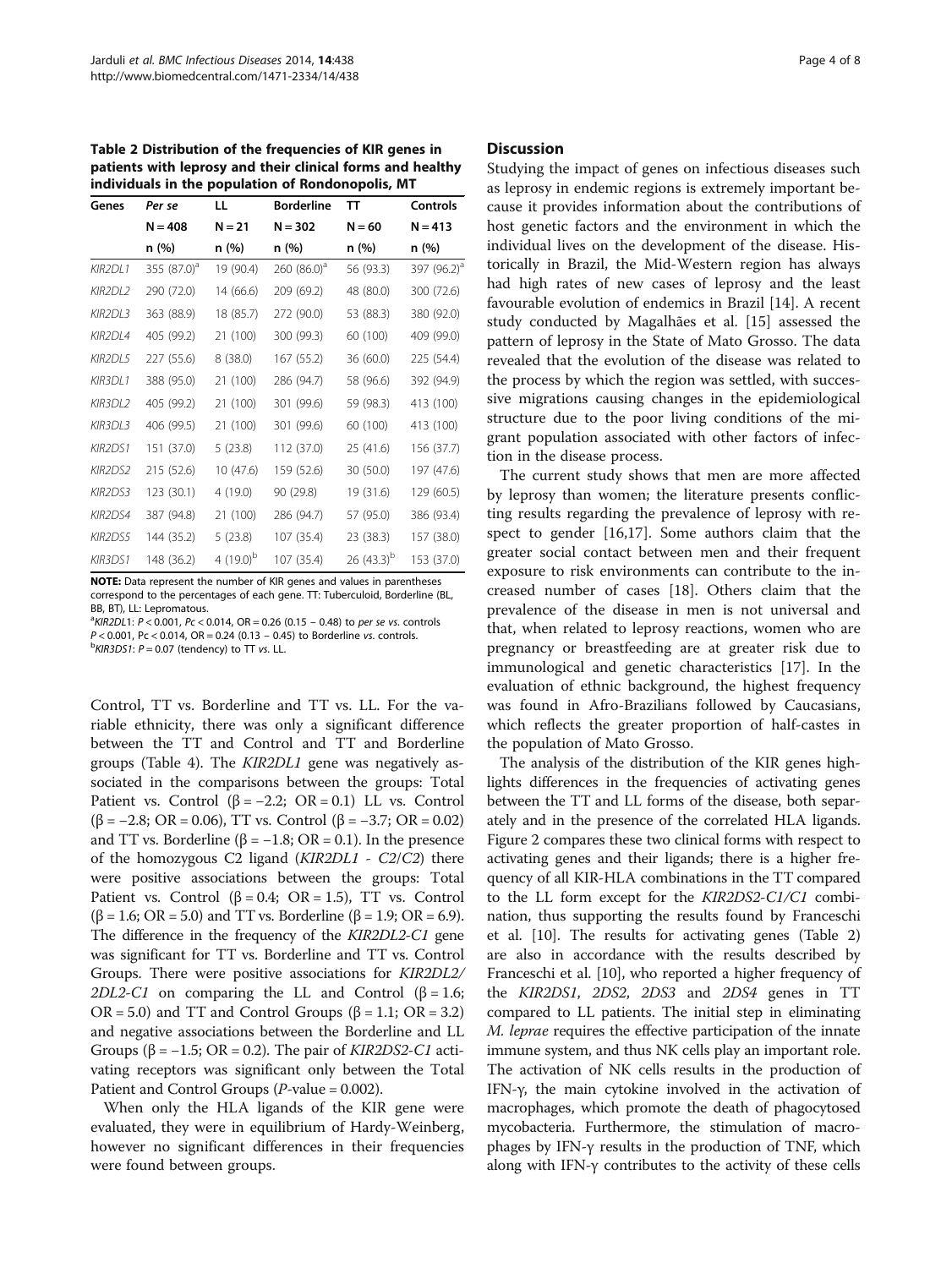| KIR - HLA Class I    | Per se          | LL.           | <b>Borderline</b> | <b>TT</b>     | Controls               |
|----------------------|-----------------|---------------|-------------------|---------------|------------------------|
|                      | $N = 408$       | $N = 21$      | $N = 302$         | $N = 60$      | $N = 413$              |
|                      | n(%)            | n (%)         | n (%)             | n (%)         | n (%)                  |
| $KIR2DL1 - C2$       | 173 (42.4)      | 10(47.6)      | 121 (40.0)        | 29 (48.3)     | 188 (45.5)             |
| $KIR2DL1 - C2/C2$    | 82 (20.0)       | 5(23.8)       | 59 (19.5)         | 14(23.3)      | 79 (19.1)              |
| $KIR2DL2 - C1$       | 145 (35.5)      | 8(38.0)       | 95 (31.4)         | 27 (45.0)     | 134 (32.4)             |
| $KIR2DL2 - C1/C1$    | 71 (17.4)       | 2(9.52)       | 56 (18.5)         | 11(18.3)      | 95 (23.0)              |
| $KIR2DL3 - C1$       | 174 (42.6)      | 9(42.8)       | 128 (42.3)        | 26 (43.3)     | 184 (44.5)             |
| $KIR2DL3 - C1/C1$    | 92 (22.5)       | 3(14.2)       | 71(23.5)          | 13 (21.6)     | 116 (28.0)             |
| $KIR3DL1 - Bw4$      | 153 (37.5)      | 7(33.3)       | 118 (39.0)        | 18 (30.0)     | 164 (39.7)             |
| $KIR3DL1 - Bw4/Bw4$  | 44 (10.7)       | 2(9.52)       | 33 (10.9)         | 7(11.6)       | 54 (13.0)              |
| $KIR3DL2 - A*03/*11$ | 99 (24.2)       | 4(19.0)       | 74 (24.5)         | 15(25.0)      | 86 (20.8)              |
| $KIR2DS1 - C2$       | 70 (17.1)       | 2(9.52)       | 48 (15.8)         | 14(23.3)      | 74 (17.9)              |
| $KIR2DS1 - C2/C2$    | 38 (9.31)       | 2(9.52)       | 27 (8.94)         | 7(11.6)       | 25 (6.05)              |
| $KIR2DS2 - C1$       | 111 $(27.2)^a$  | 5(23.8)       | 74 (24.5)         | 20 $(33.3)^a$ | 85 $(20.5)^a$          |
| $KIR2DS2 - C1/C1$    | 51(12.5)        | 3(14.2)       | 39 (12.9)         | 6(10.0)       | 60 (14.5)              |
| $KIR3DS1 - Bw4$      | 57 (13.9)       | 1(4.76)       | 46 (15.2)         | 7(11.6)       | 59 (14.2)              |
| $KIR3DS1 - Bw4/Bw4$  | 21(5.14)        | 1(4.76)       | 16 (5.29)         | 4(6.66)       | 23 (5.56)              |
| KIR2DL2/2DL2 - C1    | 22 $(5.39)^b$   | $3(14.2)^{b}$ | 10 $(3.31)^b$     | $(8.33)^{b}$  | $9(2.17)^{b}$          |
| KIR2DL2/2DL2 - C1/C1 | 14(3.43)        | 0(0.0)        | 11(3.64)          | 2(3.33)       | 10(2.42)               |
| KIR2DL2/2DL3 - C1    | 122 (29.9)      | 6(28.5)       | 88 (29.1)         | 19 (31.6)     | 124 (30.0)             |
| KIR2DL2/2DL3 - C1/C1 | 56 $(13.7)^{c}$ | 2(9.52)       | 43 (14.2)         | 11(18.3)      | 82 (19.8) <sup>c</sup> |
| KIR2DL3/2DL3 - C1    | 55 (13.4)       | 4(19.0)       | 44 (14.5)         | 5(8.33)       | 62 (15.0)              |
| KIR2DL3/2DL3 - C1/C1 | 34 (8.33)       | 1(4.76)       | 25 (8.27)         | 4(6.66)       | 32 (7.74)              |

Table 3 Frequencies of KIR genes in the presence of their ligands HLA Class I in patients with leprosy and their clinical forms and healthy individuals in the population of Rondonópolis, MT

NOTA: Data represent the number of KIR genes and their respective ligands HLA Class I; the values in parentheses correspond to the percentages of each pair KIR-HLA.

TT: Tuberculoid, Borderline (BL, BB, BT), LL: Lepromatous.

 ${}^{a}KIR2DS2 - C1: P = 0.031$ , OR = 1.4 (1.0 – 2.0) to per se vs. controls; P = 0.045, OR = 1.9 (1.1 – 3.5) to TT vs. controls.<br>Principal 2/2012, C1: P = 0.034, OR = 3.6 (1.2), 5.6) to per se vs. controls: P = 0.045, OR = 4.1 (

 $b$ KIR2DL2/2DL2 – C1: P = 0.024, OR = 2.6 (1.2 – 5.6) to per se vs. controls; P = 0.045, OR = 4.1 (1.3 – 12.6) to TT vs. controls; P = 0.032, OR = 7.5 (1.9 – 30.1) to LL vs. controls;  $P = 0.057$  (tendency) to Borderline vs. LL.

 $KIR2DL2/2DL3 - C1/C1$ :  $P = 0.023$ , OR = 0.6 (0.4 – 0.9) to per se vs. controls.

against mycobacteria [19]. The higher frequency of activating genes in the group of TT patients compared to the LL group may enable a more efficient activation of NK cells, resulting in a low bacillary load and fewer skin and nerve lesions, i.e., a milder disease, thereby protecting patients against the most severe form of the disease.

In the analysis of activating KIR genes, the KIR2DS2- C1 pair was significantly more common in the Total Patient and TT Groups than the Control Group. It is important to note the presence of a strong binding imbalance between the KIR2DL2 and KIR2DS2 genes [9], as was confirmed in this study. The KIR2DL2/2DS2 haplotype frequencies were higher than expected in the Total Patient and Control Groups. Considering the presence of linkage disequilibrium between these two genes, the presence of the association may be

attributable to the high frequency of the KIR2DL2 gene for both Groups.

The function of the KIR genes in the immune response is highly dependent on the HLA molecules expressed on the surface of target cells; the KIR-HLA interaction can result in either activation or inhibition of NK cells. The recognition of specific HLA molecules by inhibiting KIRs is well established [20], with a hierarchy of inhibition of the KIR2DL molecules: 2DL1-C2/C2 has the greatest inhibitory potential, followed by 2DL2-C1 and 2DL3-C1 [21]. In this study, was found a tendency of association for the gene KIR2DL1-C2C2 between the BL and BT forms, which are two opposite clinical forms, being BL nearer to the lepromatous pole. The results suggest that greater inhibition of NK cells may occur in these patients, leading to a more severe manifestation of the disease.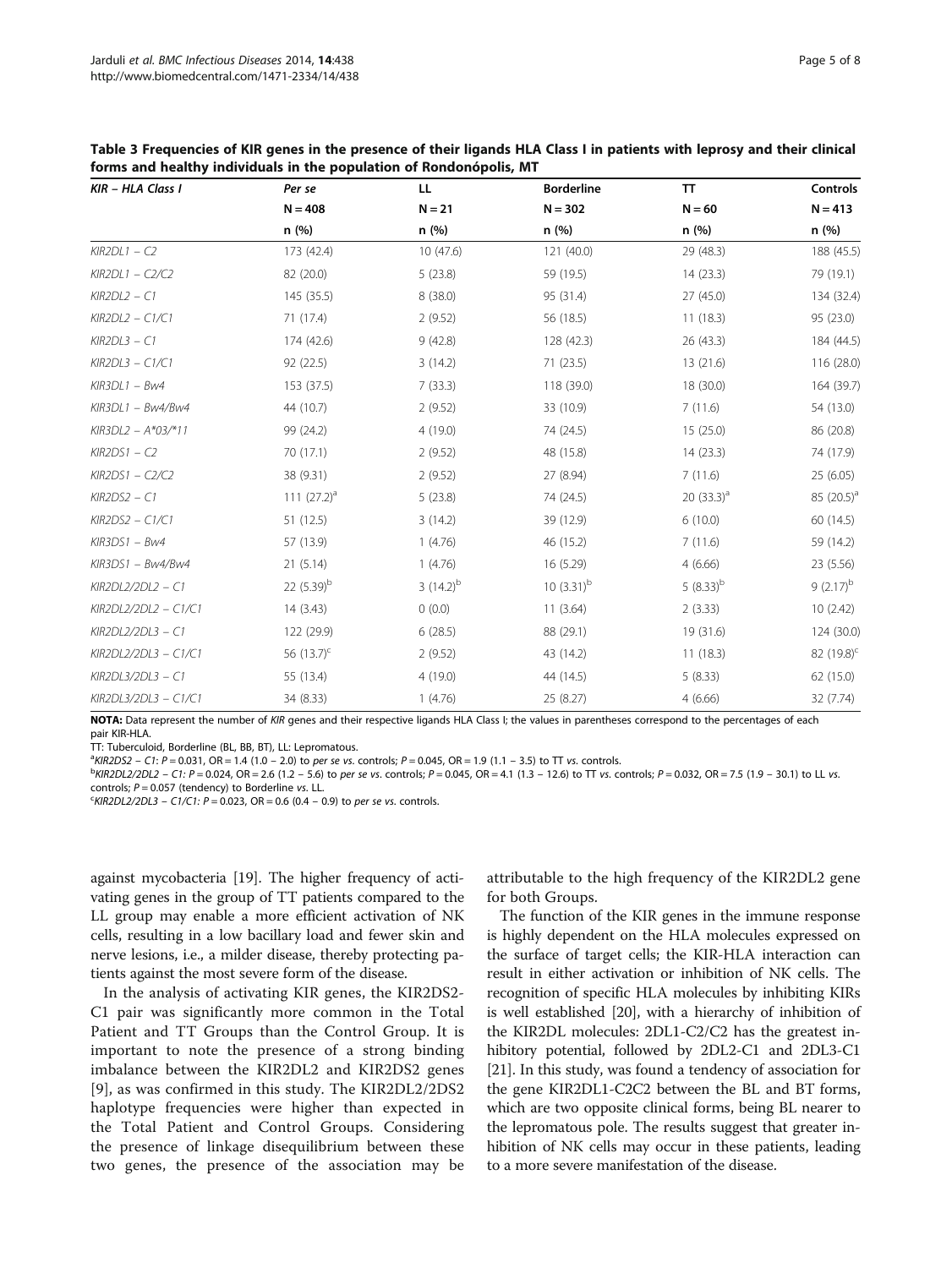

The distribution of the KIR2DL3 and KIR2DL2 inhibitory genes, and whether they were homozygous or heterozygous, was observed in this study, supporting the hypothesis that these genes segregate as alleles from a single locus [21,22]. Interesting results were found for KIR2DL2/2DL2-C1; its frequency was higher in all patient groups compared to the Control Group, although the difference was only significant for the Total Patient, TT and LL Groups, suggesting that the inhibitory effect of KIR2DL2/2DL2-C1 may contribute to the development of

| Variable response       | Variable independent | Coefficient $(\beta)$ | P     | OR    | $-2Log$ |
|-------------------------|----------------------|-----------------------|-------|-------|---------|
| per se vs. controls     | KIR2DL1              | $-2.227$              | 0.001 | 0.10  | 1060.2  |
|                         | KIR2DL1 - C2/C2      | 0.431                 | 0.022 | 1.54  |         |
|                         | KIR2DS2 - C1         | 0.537                 | 0.002 | 1.71  |         |
| LL vs. controls         | Gender               | $-1.217$              | 0.047 | 0.29  | 141.9   |
|                         | KIR2DL1              | $-2.815$              | 0.001 | 0.06  |         |
|                         | KIR2DL2/2DL2 - C1    | 1.612                 | 0.042 | 5.01  |         |
| Borderline vs. controls | KIR2DL1              | $-1.868$              | 0.001 | 0.15  | 936.9   |
| $\Pi$ vs. controls      | Gender               | 0.755                 | 0.017 | 2.13  | 288.5   |
|                         | Ethnic               | 0.365                 | 0.048 | 1.44  |         |
|                         | KIR2DL1 <sup>e</sup> | $-3.708$              | 0.001 | 0.02  |         |
|                         | KIR2DL1 - C2/C2      | 1.612                 | 0.001 | 5.01  |         |
|                         | KIR2DL2 - C1         | 1.452                 | 0.001 | 4.27  |         |
|                         | KIR2DL2/2DL2 - C1    | 1.173                 | 0.059 | 3.23  |         |
| TT vs. Borderline       | Gender <sup>a</sup>  | 0.947                 | 0.002 | 2.57  | 281.7   |
|                         | Ethnic               | 0.410                 | 0.017 | 1.50  |         |
|                         | KIR2DL1              | $-1.809$              | 0.001 | 0.16  |         |
|                         | KIR2DL1 - C2/C2      | 1.932                 | 0.001 | 6.90  |         |
|                         | KIR2DL2 - C1         | 1.840                 | 0.001 | 6.30  |         |
| TT vs. LL               | Gender               | 1.783                 | 0.004 | 5.95  | 82.4    |
| Borderline vs. LL       | KIR2DL2/2DL2 - C1    | $-1.579$              | 0.024 | 0.206 | 151.3   |

Table 4 Stepwise logistic regression analysis of factors associated with the development of leprosy and its clinical forms

NOTE: To this analysis, only KIR genes that were significant in the chi-square analysis were considered. (β): Coefficient of variables; -2Log: Logarithm of chance. Tuberculoid (TT), Borderline (BL, BB, BT), and Lepromatous (LL).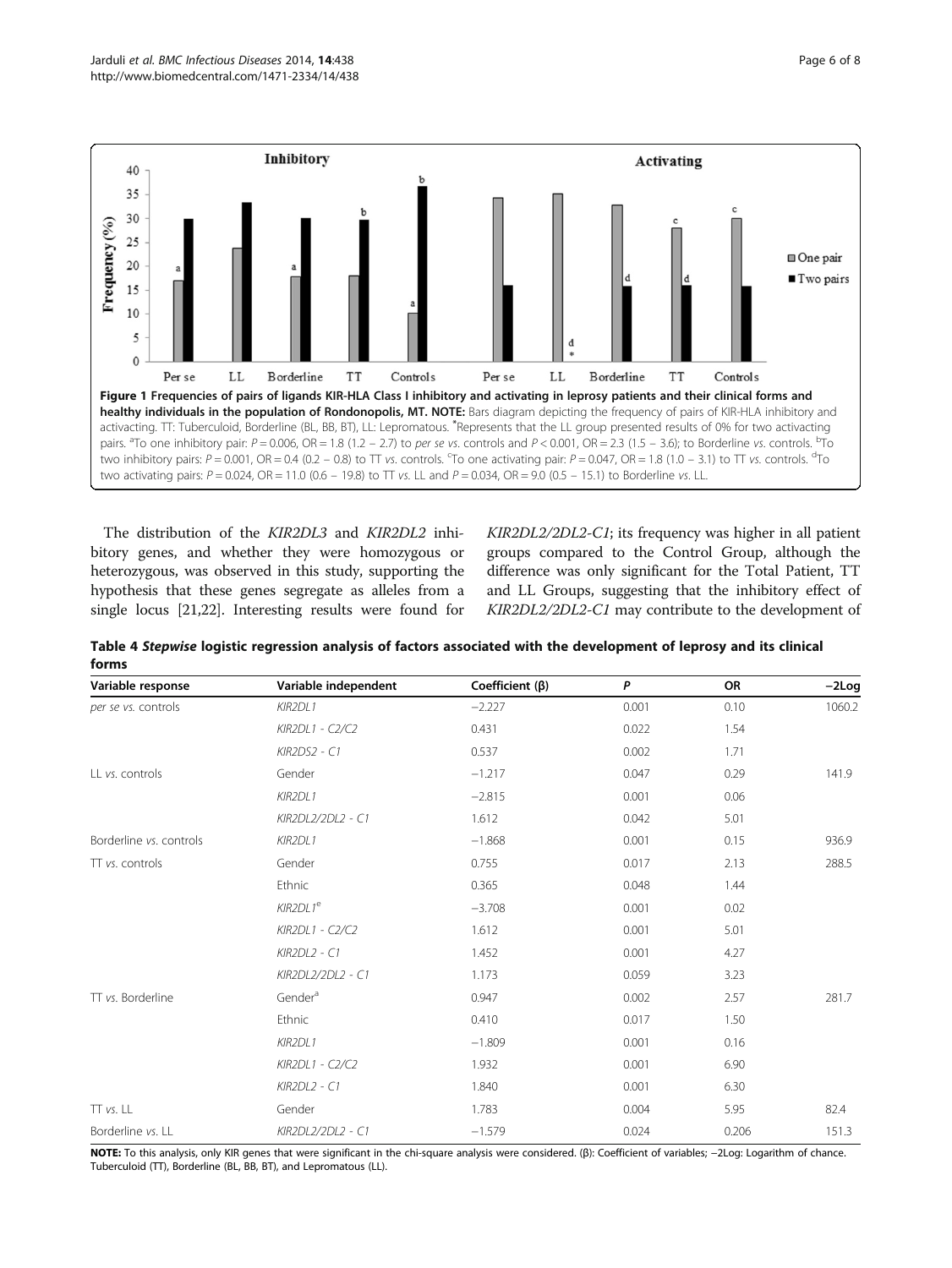

leprosy, but mainly contributes to a worse prognosis in M. leprae infections.

It is important to highlight the results observed in the analysis of the number of pairs of KIR-HLA ligands. The Total Patient Group had a more inhibitory profile due to the higher frequency of only one inhibitory pair than the Control Group, which may favour the development of the disease. A similar result was found for the Borderline Group of patients compared to the Control Group. Interestingly, in the analysis of the activating pairs of ligands, a higher frequency of two pairs was observed in the borderline patients compared to the LL Group. The interpolar forms, termed borderline, comprised the majority of the cases. The analysis of the KIR-HLA ligand pairs in this group showed a more inhibitory profile relative to the Control Group, added to a more activating profile compared to the LL Group. These individuals have a characteristic immune instability against the mycobacteria, which means that there is great variation in their clinical manifestations, whether of the skin, nerves, or systemic involvement. The balance between activation and inhibition of NK cells may explain the illdefined characteristics observed in these patients.

The results of the multivariate analysis, in addition to confirming the influence of the KIR genes and their HLA ligands on the immunopathology of leprosy and its different forms, demonstrated the influence of gender. Interestingly, the LL Group presented a negative association with respect to gender compared to the Control Group. Thus, there were fewer females in the LL Group compared to the Control Group. On the other hand, there was a positive association with respect to gender on comparing the TT Group: TT vs. Control  $(\beta = 0.7;$ OR = 2.1), TT vs. Borderline ( $\beta$  = 0.9; OR = 2.5) or TT vs. LL (β = 1.7; OR = 5.9). Among the groups, the TT Group

was the only one that comprised more women than men. These results suggest that being a woman is a protective factor against the most severe form and spread of the disease, in addition to contributing to its mildest manifestation with susceptibility to the TT form. Specific immune responses to autoimmune and infectious diseases differ between men and women. The female sex hormone, oestrogen, can increase the production of INF-γ and IL-2, thereby influencing the immune response in women. Gonadotropin-releasing hormone (GnRH) is involved in the maturation of the thymus and exerts a potent stimulatory effect, leading to increases in IL-2 and its receptor (IL-2R), INF- $\gamma$  and activation of CD4<sup>+</sup> helper T cells [23]. The male androgens, on the other hand, are related to the inhibition of T and B cell immune response and are found at low levels in men suffering from autoimmune diseases such as systemic lupus erythematosus [24].

With respect to ethnicity, the multivariate analysis demonstrated a positive association between TT and controls (β 0.3; OR 1.4) and between TT and Borderline (β 0.4; OR 1.5). For both groups, the TT Group had a higher frequency of Afro-Brazilians. It is possible that the migrations that occurred during settlement of the State of Mato Grosso influenced the ethnic composition of the population, whereby individuals classified as of mixed descent result from miscegenation between Afro-Brazilians and Indians.

The significant difference in the percentage of the KIR2DL1 gene in the Total Patient and Borderline Groups compared to the Control Group in the Chi-square analysis was also significant in some multivariate analysis comparisons; however, in both cases the results were not correlated with the development of the disease or its different forms. KIR2DL1-C2/C2, which was not significant in the Chi-square analysis, was significantly different in the